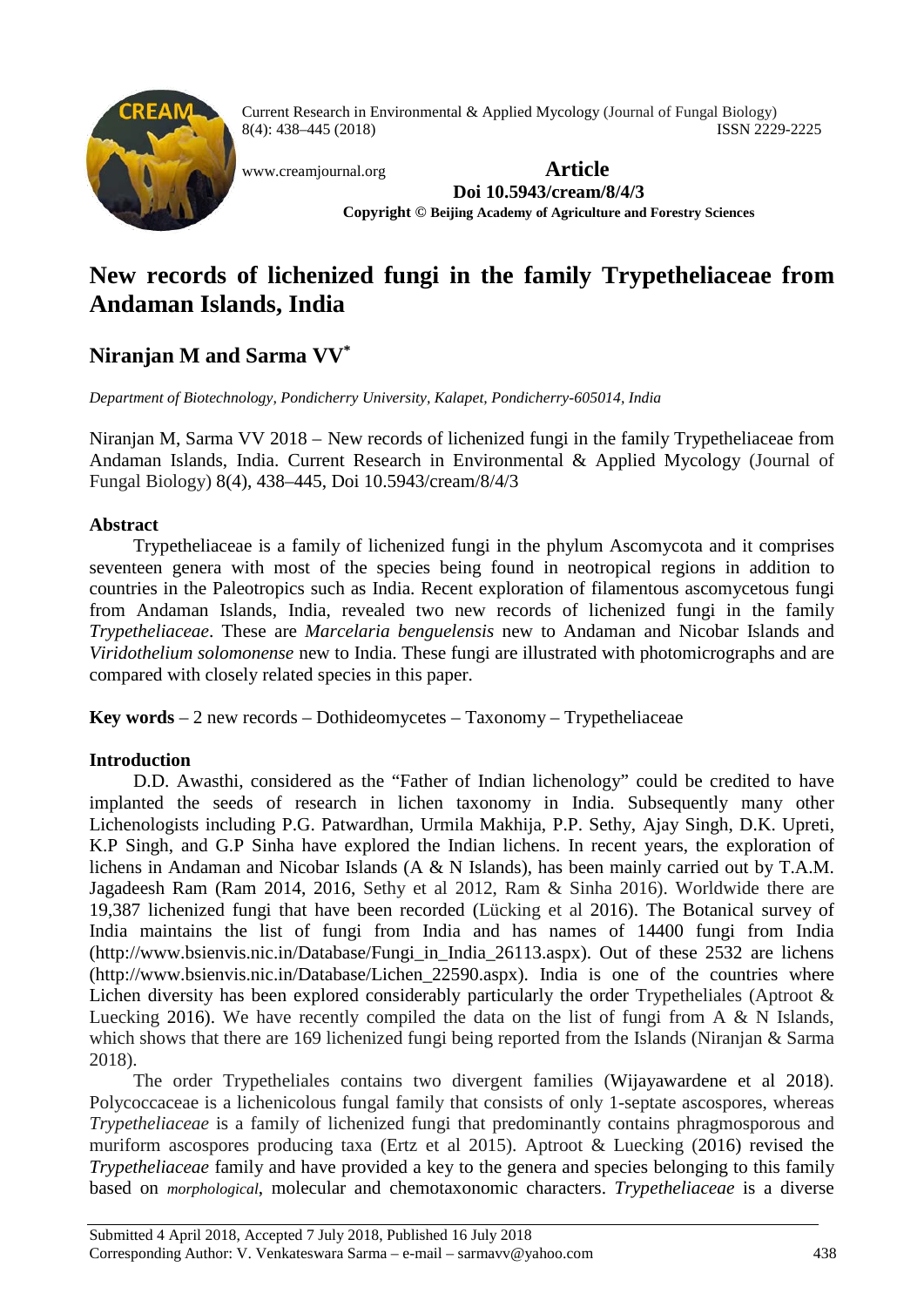family and has a wide host range and is mainly found in the tropical habitats. *Trypetheliaceae* is characterized by the presence of an endoperidermal thallus, a cortex and a unique association of pigment chemistry. Ascomata of *Trypetheliaceae* vary from one genus to another in the composition of xanthones and anthraquinone chemical substances, in the distance between two adjacent ascomata, ostiolar orientation, ascomatal emergence and thallus covering range; ascospores containing a gelatinous sheath or not.

Eight genera of *Trypetheliaceae* family produce muriform ascospores. The ascospores are thin and contain a gelatinous sheath in *Bogoriella* and *Novomicrothelia* with spores becoming brown at maturity. In *Pseudopyrenula* the ascospores are predominantly phragmosporous and rarely muriform. In *Aptrootia* the ascospores are brown and muriform. *Marcelaria* species have a thallus which is corticated except in the ostiolar region, a medulla, yellow pigments, immersed, pseudostromatic ascomata, an interspersed hamathecium, and hyaline, muriform ascospores that have diamond-shaped lumina.

#### **Material and methods**

Dead and decaying twig samples fallen on the forest floor in the reserved forests of South Andaman Islands, India during 2016–2017, were collected and transferred into zip lock plastic bags, air dried overnight, and packed into new plastic bags for shipment to the laboratory for further processing. Before undertaking the microscopic examination, the twigs were placed individually into plastic bread boxes, lined with sterile tissue paper, rehydrated by sprinkling sterile water and incubated for one week or up to 3 months. The samples were then examined under a Stereo Zoom microscope (Optika SZM-LED, Italy) to locate the fungal fruiting structures. Hand sections were taken wherever necessary. The fruit bodies were cut with a razorblade and the sections were transferred to a microslide, mounted with stains such as Lactophenol, Lactophenol Cotton Blue, Lugol's reagent and India ink. These slides were then examined under the Nikon ECLIPSE TiU upright microscope with DIC objectives fitted with Nikon DS-Fi2 digital camera, Japan to take photomicrographs. Measurements were taken with Nikon NIS-Elements-Imaging Software version 4.4 program; photoplates were prepared with the help of Microsoft power point, and Adobe Photoshop version 7.0. Morphological identification was carried out by referring to various monographs and individual publications (Pande 2008, Hyde et al. 2013, Aptroot & Luecking 2016). The Vouchers are maintained in our fungal biotechnology laboratory, Department of Biotechnology, Pondicherry University, India.

#### **Results**

#### **Taxonomy**

#### *Marcelaria benguelensis* **(Müll. Arg.) Aptroot, Nelsen & Parnmen Glalia 5(2): 4 (2013)**

Classification – Trypetheliaceae, Trypetheliales, Dothideomycetes.

Epiphytic on *Planchonia andamanica* twigs. Telomorph – *Thallus* crustose, corticolous, continuous, yellow and black spotted pruinose, crust with white yellow cartilaginous medulla in the middle, scattered photobiont cells close to peridium. *Thallus chemistry* K–ve, C–ve, KC–ve and UV +ve. *Ascomata* perithecial, situated in epiperidermal layer, covered by the thallus except at the black ostiolar area, yellow vertical warts, UV+ yellow, single or multiloculate, 2–3, immersed in thallus, erumpent through globose to subglobose ascomata. *Ostiole*: ostiolar neck centrally oriented, protruding out with prominent black spots on the twigs indicating location of ostioles, apically thickened, 175–229 µm high, tightly packed within thallus. *Peridium* two layered, an outer carbonaceous layer and medulla consisting of brown cells of *textura angularis*, 19–23.7 µm wide. *Hamathecium*: *Pseudoparaphyses* filamentous, numerous, anastomosing, 1.8 µm wide, with oil droplets, embedded in a gelatinous matrix. *Asci* 212.5–350  $\times$  45–62.5 ( $\overline{X}$ = 256.25  $\times$  50.70)  $\mu$ m (n=16), bitunicate, cylindro–clavate, fissitunicate, persistent, apically rounded with an apical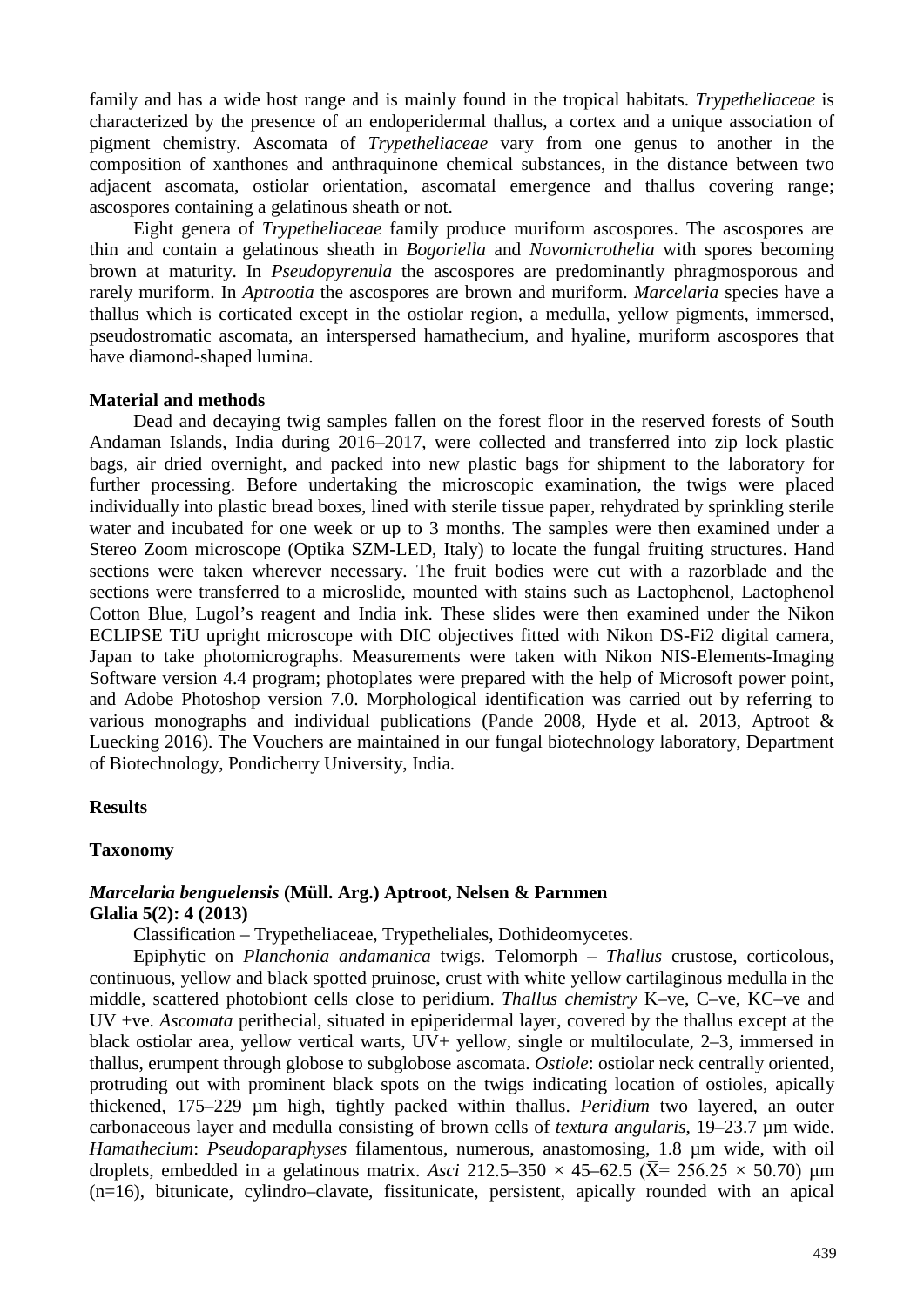chamber, outer wall thickened at the apex and thin laterally down to the base, short pedicellate. *Ascospores* 70–90  $\times$  17.5–22.5 µm ( $\bar{X}$ = 74.32  $\times$  19.91 µm) (n=26), remain hyaline in Lugol's reagent, biseriate in the apical region, uniseriate below, fusiform with transverse septa when young, fusiform–ellipsoid becoming muriform with 17–20 transverse rings at maturity, each ring consisting of 14 cells in the middle of the ascospores, smooth-walled, individual cells having diamond-shaped lumina at senescence, obtuse apical ends, with a thick sheath around the spore, 4– 10 µm.

Known distribution – Cambodia, India, Myanmar and Thailand.

Material examined – INDIA, Andaman and Nicobar Islands, South Andaman, Shoal Bay–10 (11˚31'21.8"N 92˚43'8.3"E), recorded on *Planchonia andamanica* twig, 7 February 2016, identified by Niranjan.M & Sarma. V.V.

Notes – The genus *Marcelaria* has been recently established by Aptroot et al. (2013). It has a sister relation with *Trypethelium* (Aptroot & Luecking 2016), with pseudostromatic ascomata and muriform ascospores. *Marcelaria* is characterized by large ascomata covered by yellow to orange or red warts, split between inner wall and covering tissues, having yellow to orange or red pigments. The genus *Marcelaria* currently has three species. In *M. purpurina* the ascomata are UV negative and the ascospores are larger in size; *M. cumingii* is characteristic with UV+ ascomata and non-pruinose thallus, broad ostioles and two ascospores per ascus. The third species *M. benguelensisis* has ascomata in yellow pruinose thallus, UV+ and eight ascospores per ascus that are larger in size than *M. cumingii* (Figs 1a, 1b). This is the new record to Andaman and Nicobar Islands.

#### *Viridothelium solomonense* **Aptroot**

#### **The Lichenologist 48 (6): 637 (2016)**

Classification – Trypetheliaceae, Trypetheliales, Dothideomycetes.

Epiphyte on an unidentified twig. Teleomorph – *Thallus* crustose, numerous around the ascomata except at the apical end, smooth surface, composed of 3 layers, an outer crust layer with hyaline cells, a middle photobiont cell layer with globose to subglobose cells and a medulla layer with parenchymatic cells. *Thallus chemistry* K–ve, C–ve, KC–ve, I–ve, UV–ve. Pseudostromata clustered, immersed in raised thallus warts, ascomata 890–1000 µm high, perithecioid, multiloculate, globose to subglobose, small tubular apical portion raised above, epicentral ostiole, *Peridium* with thick walls, black, carbonaceous, 40–50 µm in width. *Hamathecium Pseudoparaphyses* paraphysoid, filamentous, longer than asci, anastomosing, numerous, embedded in a gelatinous matrix. *Asci* 145–282.5  $\times$  27.5–60 µm ( $\overline{X}$ =208.32  $\times$  38.05 µm) (n=15), bitunicate, broadly cylindrical, fusiform to clavate, apically rounded with an ocular chamber, smooth surface, shortly pedicellate. *Ascospores* 57.5–87.5  $\times$  12.7–17.5  $\mu$ m ( $\overline{X}$ =68.25  $\times$  14.85  $\mu$ m) (n=20), hyaline, I-ve, overlapping triseriate, fusiform, mature ascospores transversely septate, each segment biguttulate, ends acute with thick caps, 17–19 septate, constricted at individual septa, individual segments showing a rectangular lumina.

Known distribution – Argentina, Brazil, Paraguay and India (In present study).

Material examined – INDIA, Andaman and Nicobar Islands, South Andaman, Manarghat. (12˚53'29.8"N 92˚51'28.4"E). Recorded on a *Pterocarpus dalbergioides* twig, 4 January, 2017, identified by Niranjan M. & Sarma V.V.

Notes – *Viridothelium* was revised recently by Aptroot & Luecking (2016). *V. virens* (Tuck. ex Michener) Lücking et al. is the type species. The genus contains over 11 species and these have recently been redescribed along with a key (Aptroot & Luecking 2016, Da Silva Cáceres & Aptroot 2017). *Viridothelium* is characterized by the presence of pseudostromatic ascomata and hyaline, multiseptate ascospores with rectangular lumina. Similar characters are also found in other genera such as *Astrothelium* and *Trypethelium*, but these genera have a distinct morphology from *Viridothelium*. *Viridothelium solomonense* (Fig. 2) is closely related to *V. cinereoglaucescens* but differs from it in having ascospores with 17–20 septa, when compared to 7–11 septa present in the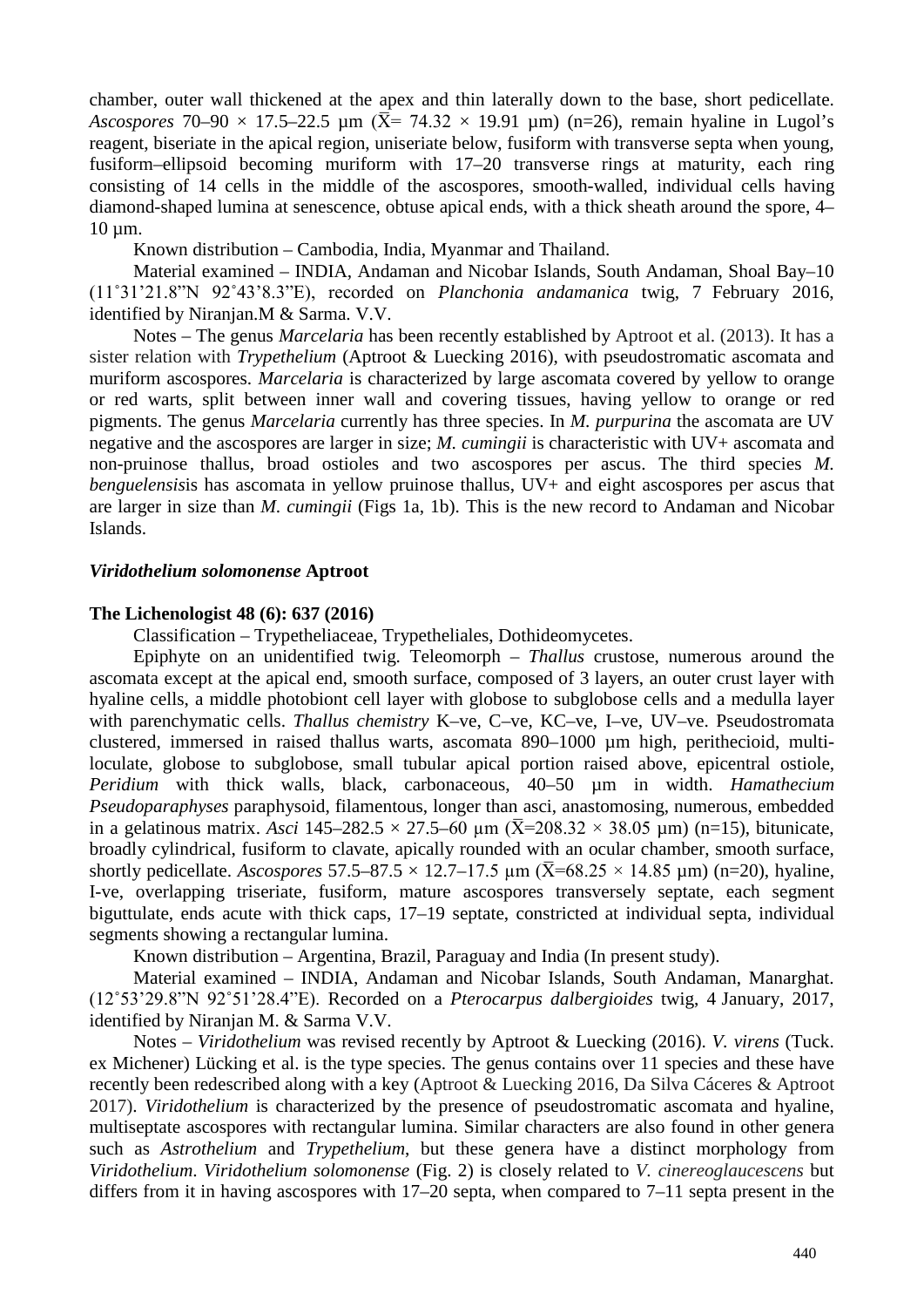latter species. *V. solomense* reported from Andaman and Nicobar Islands in this paper is a new record to India. *Astrothelium purpurascens* has similar ascomata but its spores are muriform and are larger in size. Similarly, *A. megaspermum* has similar ascomata but has 4 ascospores per ascus that are muriform. In *Astrothelium infuscatulum* though the ascomata are similar, the ascospores are 3-septate. *Astrothelium diplocarpum* differs in having ascomatal aggregations in pockets and the ascospores are 9-septate.



**Fig. 1a** – *Marcelaria benguelensis* (PUFNI-353 Isotype). a Ascomata. b Vertical section of ascoma. c Peridium. d Thallus. e Neck. f Paraphysoids. g Apical thickening. i shedding of ascospore. h, j Horizontal and vertical views of ascospores. k Paraphyses. l-n Asci. o-r Ascospores. Scale Bars:  $b=200 \mu m$ , c-f, k-n = 50  $\mu m$ , g-I, o-r = 20  $\mu m$ , *j* transverse section = 10  $\mu m$  and spore = 20 *µm*.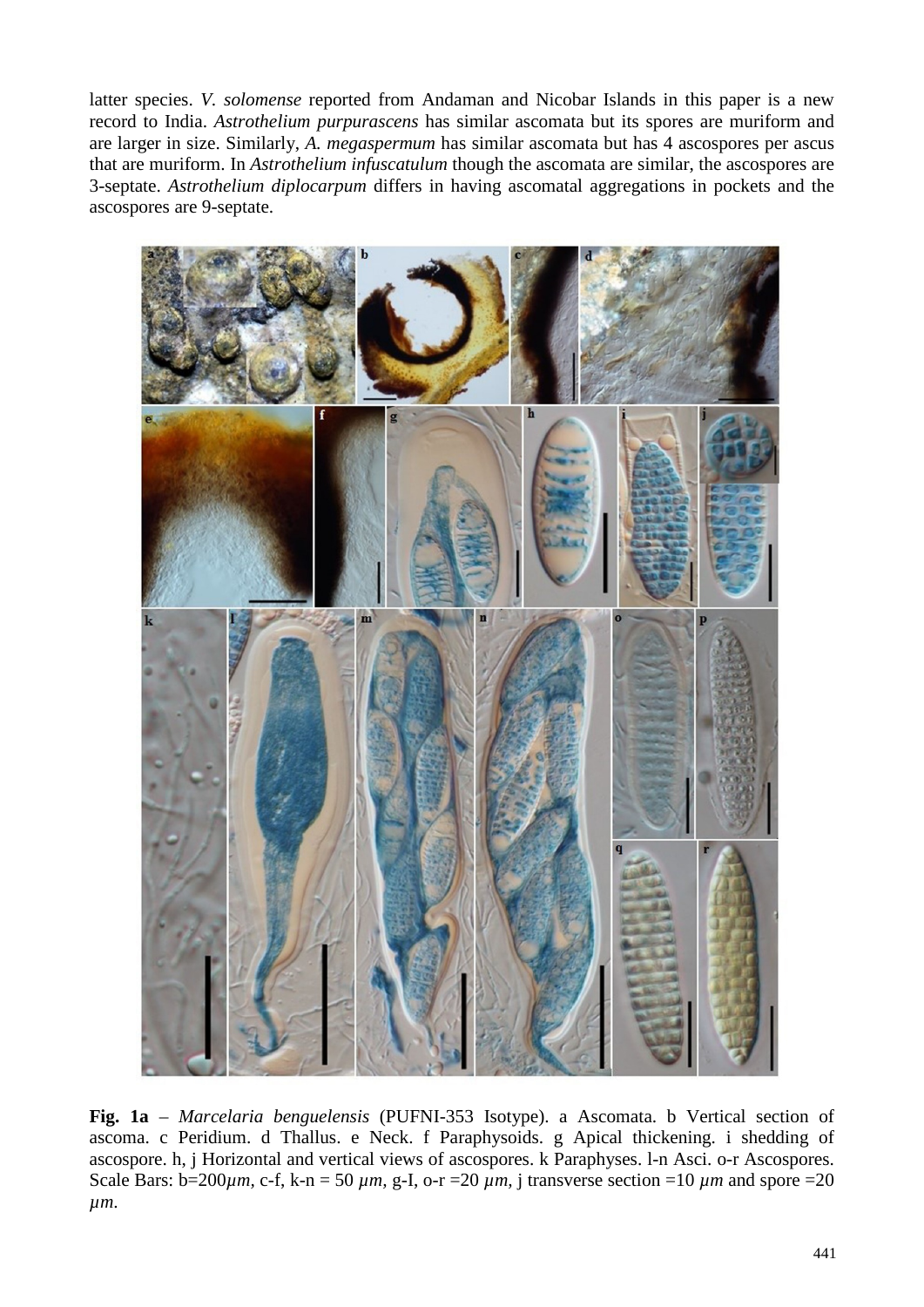

**Fig. 1b** – *Marcelaria benguelensis.* a–d Asci in Lugol's reagent. e Immature ascospore in a sheath. f Mature ascospore. Scale Bars:  $a-d = 50 \text{ µm}$ , e,  $f = 10 \text{ µm}$ .

#### **Discussion**

In a recent check-list of fungi from Andaman and Nicobar Islands we found that there are 446 fungi reported from these Islands. Three groups of fungi were predominantly found in the list. These are Meliolales, marine fungi and lichenized fungi. Out of the 446 fungi 169 belong to lichenized fungi (Niranjan & Sarma 2018). The few studies that reported Trypetheliaceae from A & N Islands were mainly contributions by Makhija et al. (1999) on *Coccocarpia*, Makhija & Patwardhan (1993, 1998) on *Trypethelium*, Upreti (1990, 1991) on *Pyrenula,* Singh (1969, 1970a,b, 1971, 1973, 1978) on foliicolous lichens. Studies on lichenized fungi in A & N Islands is still at a rudimentary stage and still a lot more needs to be explored. In this paper, we are reporting two new records of lichenized fungi in the T*rypetheliaceae*. So far, there was no *Viridithelium* species have been reported form the A & N Islands. While *Marcelaria benguelensis* is new record to A & N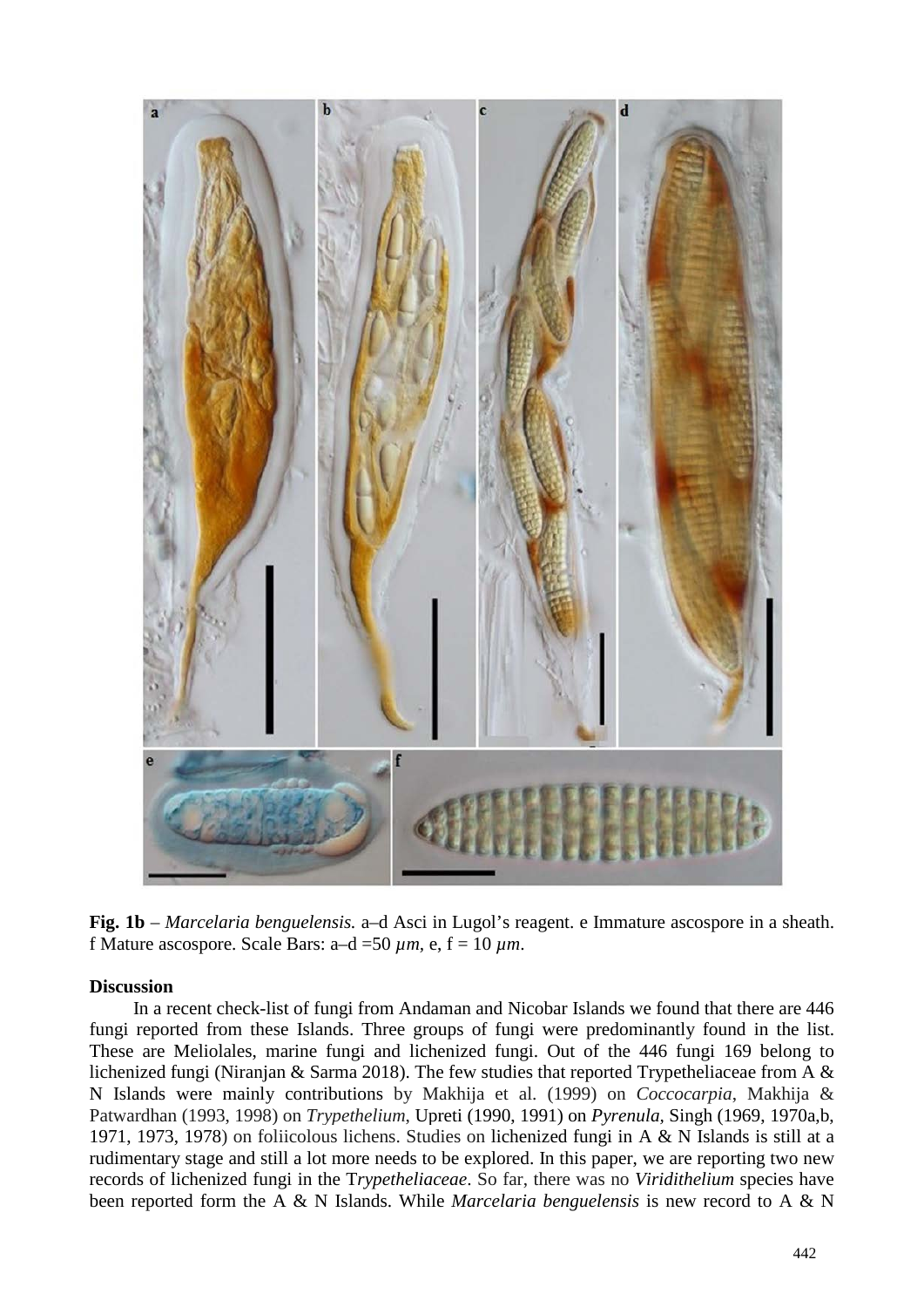Island as well as India, *Viridithelium solomonense* is reported for the first time from A and N islands, India thus extending their geographic range. In addition, these fungi were also reported from new hosts thus extending their host range. There seem to be a huge hidden diversity of lichenized fungi in these A and N Islands warranting concerted efforts for further exploration.



**Fig. 2** – *Viridothelium solomonense* (PUFNI-17451 Isotype) a Ascomata. c, d Vertical section of perithecia. e Ostiolated neck. f Peridium. g Paraphyses. h–j Asci. k Individual cells of ascospore. l–o Ascospores. Scale Bars: e, f, h–j =50 *µm,* g=20 *µm,* k–o=10 *µm*.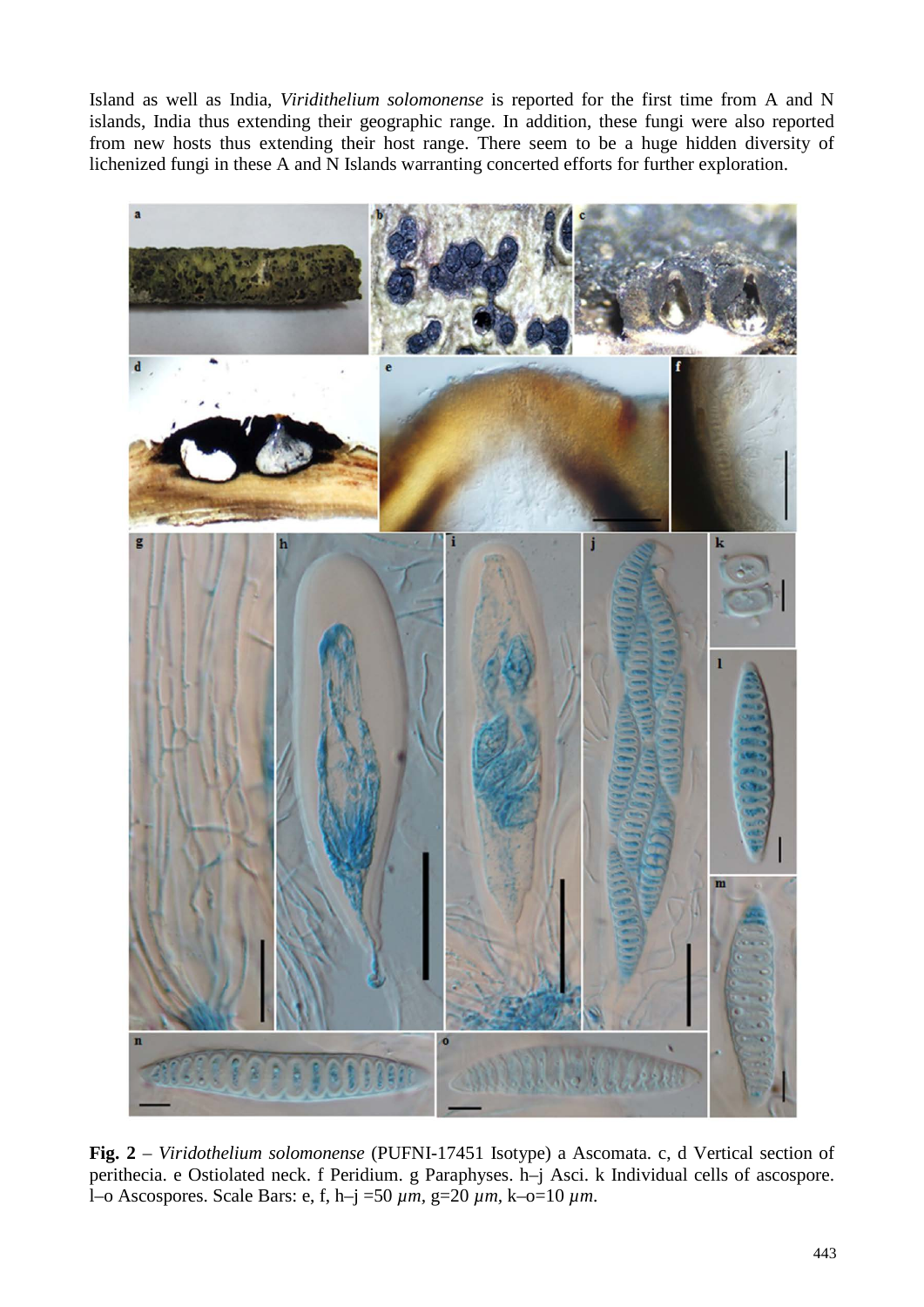#### **Acknowledgements**

We thank the SERB, Department of Science and Technology, Government of India, for financial support. We also thank the district forest office of South Andaman, and forest department of Andaman and Nicobar Islands, India for providing permission to collect dead and decomposing fallen twigs. The Department of Biotechnology, Pondicherry University, is thanked for providing the facilities. M. Niranjan would like to thank SERB-DST, Govt. of India for a senior research fellowship. In addition, MN would like to thank Dr.T.A.M. Jagadeesh Ram, Botanical Survey of India (BSI), A & N Islands, India for encouragement. We thank the anonymous reviewers for their suggestions and in improvising the manuscript.

#### **References**

- Aptroot A, Nelsen MP, Parnmen S. 2013 *Marcelaria*, a new genus for the *Laurera purpurina* group in the Trypetheliaceae (Ascomycota: Dothideomycetes). Glalia. 5:1–5.
- Aptroot A, Luecking R. 2016 A revisionary synopsis of the *Trypetheliaceae* (Ascomycota: Trypetheliales). The Lichenologist. 48 (6):763–982.
- Ertz D, Diederich P, Lawrey JD, Berger F et al. 2015 Phylogenetic insights resolve Dacampiaceae (Pleosporales) as polyphyletic: *Didymocyrtis* (Pleosporales, *Phaeosphaeriaceae*) with *Phoma*-like anamorphs resurrected and segregated from *Polycoccum* (Trypetheliales, Polycoccaceae fam. nov.). Fungal Diversity 74:53–89.
- Da Silva Cáceres ME, Aptroot A. 2017 Lichens from the Brazilian Amazon, with special reference to the genus *Astrothelium*. The Bryologist.120:166–182.
- Hyde KD, Jones EBG, Liu JK, Ariyawansa HA et al. 2013 Families of Dothideomycetes. Fungal Diversity 63:1–313.
- Lücking R, Hodkinson BP, Leavitt SD. 2016 The 2016 classification of lichenized fungi in the Ascomycota and Basidiomycota–Approaching one thousand genera. The Bryologist. 119:361–416.
- Makhija U, Adawadkar B, Patwardhan PG. 1999 –The lichen genus *Coccocarpia* from the Andaman and Nikobar Islands, India. Tropical Bryology. 31:47–56.
- Makhija U, Patwardhan PG. 1993 A contribution to our knowledge of the lichen genus *Trypethelium* (family *Trypetheliaceae*). Journal of the Hattori Botanical Laboratory. 73:183– 219.
- Makhija U, Patwardhan PG. 1998 Materials for a lichen flora of the Andaman Islands. IV. Pyrenocarpous lichens. Mycotaxon 467–481.
- Niranjan M, Sarma VV. 2018 A checklist of fungi from Andaman and Nicobar Islands, India. Phytotaxa. 347: 101–126.
- Pande A. 2008 Ascomycetes of Peninsular India. Scientific Publishers (India). 584 pp.
- Ram TAM. 2014 New species and new records in Roccellaceae (Arthoniales) from the Andaman Islands, India. Phytotaxa 177:155–162.
- Ram TAM. 2016 Additional new species in Roccellaceae s.l. from the Andaman and Nicobar Islands, India. Phytotaxa. 246: 281–286.
- Ram TJ, Sinha GP. 2016 A world key to *Cryptothecia* and *Myriostigma* (Arthoniaceae), with new species and new records from the Andaman and Nicobar Islands, India. Phytotaxa. 266: 103– 114.
- Sethy PP, Pandit GS, Sharma BO. 2012 Lichens on mangrove plants in Andaman Islands, India. Mycosphere 3:476–84.
- Singh A. 1969 On some Foliicolous Lichens from Andaman. Plant Science 1: 97–100.
- Singh A. 1970a *Strigula* and *Raciborskiella* species from the Andaman Islands, India. Bryologist, 73: 719–722.
- Singh A. 1970b On Foliicolous species of *Porina* from Andaman Islands, India. Revue Bryologique et Lichénologique 37:973–992.